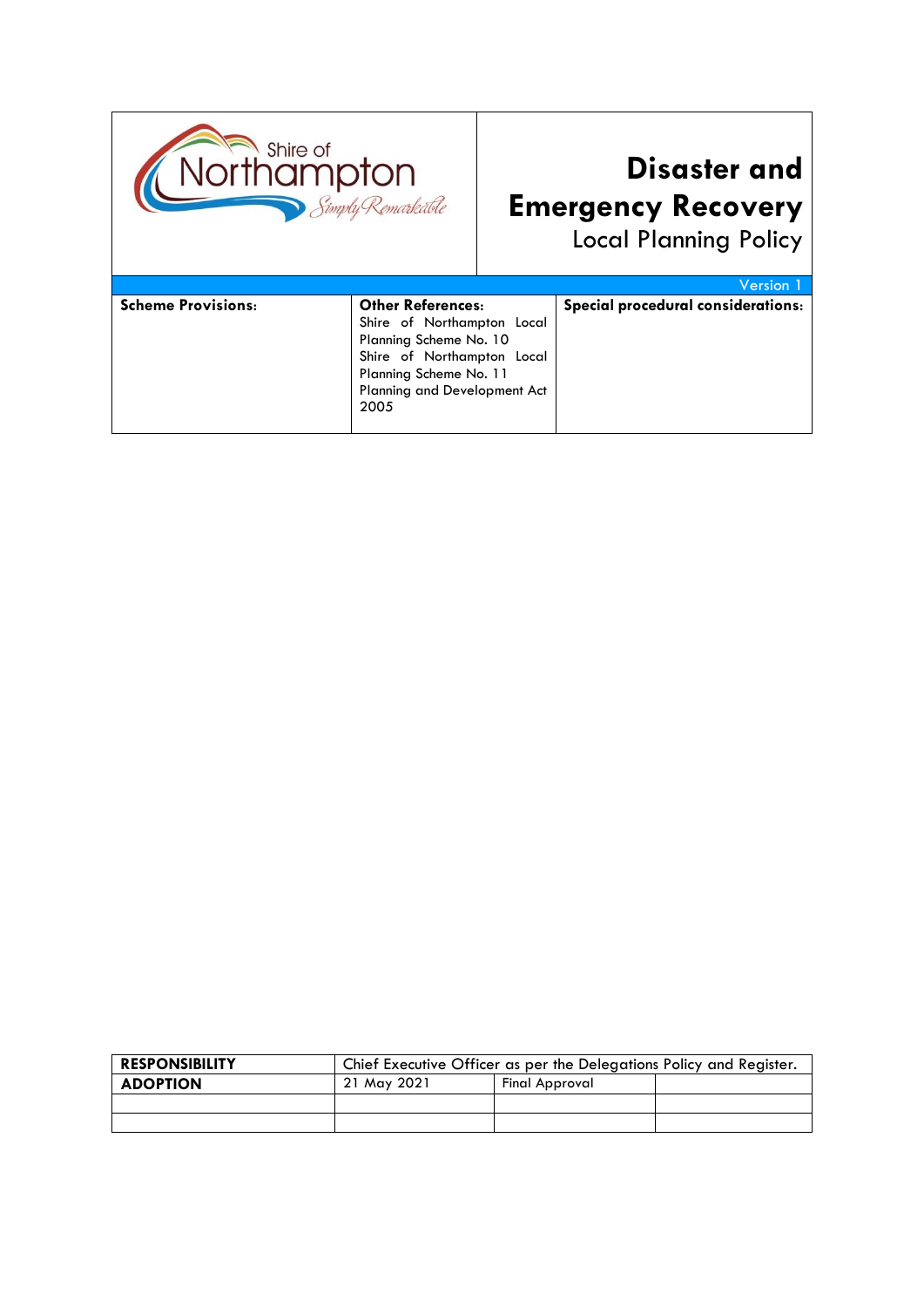# **1. CITATION**

This is a Local Planning Policy prepared under Schedule 2 of the *Planning and Development (Local Planning Schemes) Regulations 2015* (Regulations). This Policy may be cited as Disaster and Emergency Recovery Local Planning Policy.

#### **2. INTRODUCTION**

The Shire of Northampton is primarily responsible for implementing its local planning framework post disaster to ensure that the community recovers as quickly as possible.

This policy aims to build on day-to-day exemptions in the local planning framework to ensure that development can occur quickly and adapt to the needs of the community. This includes the flexibility to provide emergency accommodation for people and workers directly affected or engaged during the recovery process.

#### **3. INTENT**

The intent of this policy is to:

- 3.1 To facilitate development and/or works which builds community resilience and minimises economic impacts; and
- 3.2 To provide the community with the ability to easily reconstruct damaged buildings and/or structures.

#### **4. OBJECTIVES**

The objectives of this policy are to:

- 4.1 Facilitate development in appropriate locations which is required as a direct result of a disaster or emergency.
- 4.2 Ensure development in appropriate locations that minimise land use conflict and is not detrimental to the amenity of adjoining owners and occupiers.
- 4.3 Support development that is capable of being serviced to an appropriate standard, relevant to the permanent or temporary nature of the proposal.

#### **5. POLICY STATEMENT**

#### **5.1 Definitions**

"**Disaster**" – An occurrence which disrupts the normal conditions of existence and exceeds the capacity of the affected community to deal with it.

"**Emergency**" – A situation in which extraordinary measures need to be taken in order to avoid or address a disaster.

**"Emergency Accommodation"** – A temporary structure used to accommodate people who are impacted and have homes made uninhabitable or people who are engaged to assist during an emergency or disaster in the community. The structures may include outbuildings, caravans, modular and transportable houses, dongas or other structures as determined by the local government.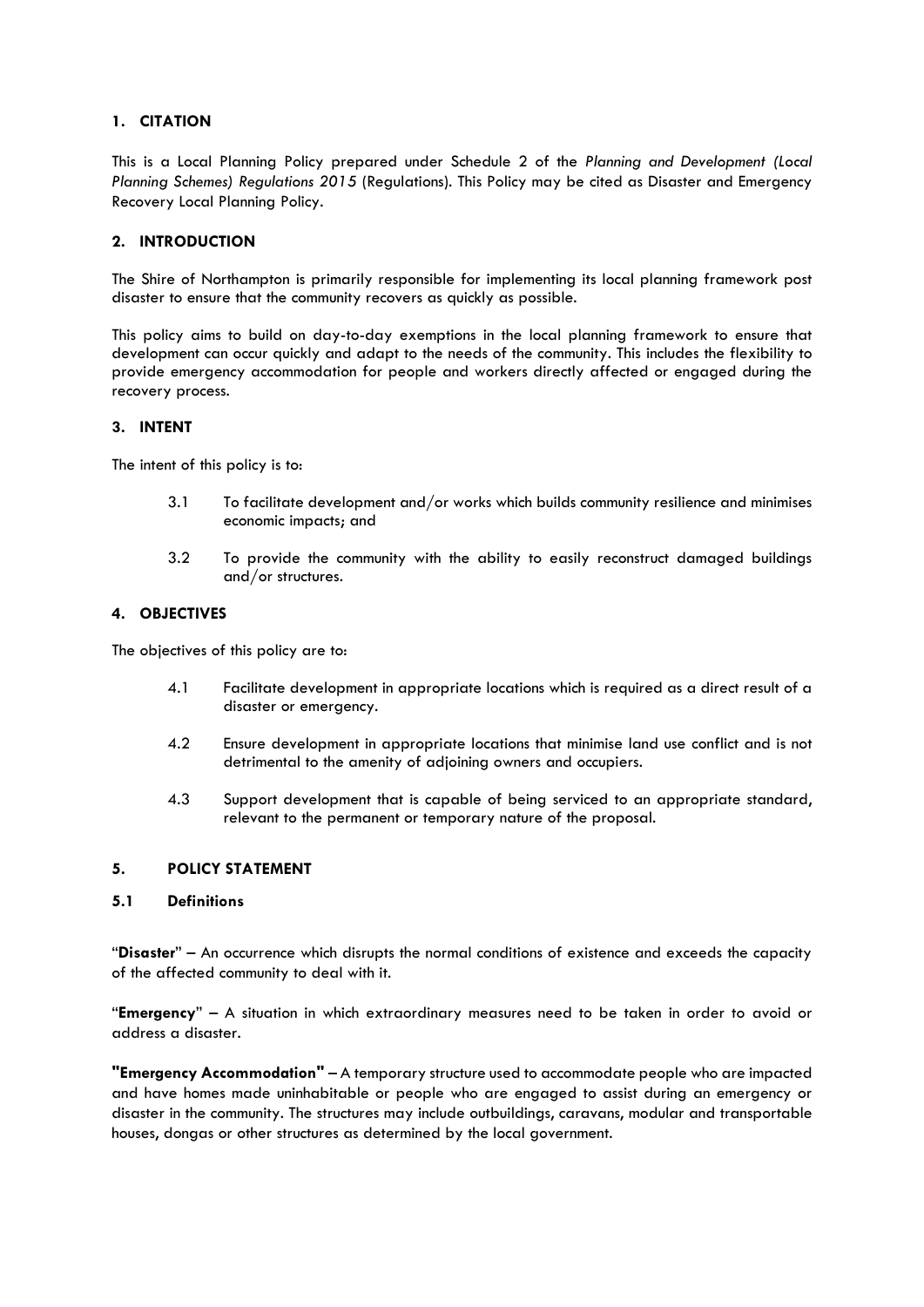"**Emergency Works**" – Works that are urgently necessary for any of the following: public safety, the maintenance of essential services or the protection of the environment.

"**Heritage-Protected Place**" – As defined in the *Plannin*g *and Development (Local Planning Schemes) Regulations 2015*, typically a place on the State or Local Heritage List or in a heritage area defined by the Scheme maps.

"**Incidental Domestic Structures**" – A structure that is associated with but incidental to a Single House or Grouped Dwelling and includes outbuildings, external fixtures, boundary walls, fences, patios, pergolas, verandahs, decks, garages, carports, swimming pools and shade sails.

"**Single House**" – A dwelling standing wholly on its own green title or survey strata lot, together with any easement over adjoining land for support of a wall or for access or services and excludes dwellings on titles with areas held in common property.

"**Incidental Emergency Works and Uses**" – A land use and associated structures that are temporarily erected to assist with or in response to a disaster or emergency. An Incidental Emergency Land Use may include shelters, food trucks, pop-shops, temporary offices and medical tents or any other land uses considered appropriate by the local government but does not include Emergency Accommodation.

# **6. General Application of the Policy**

- 6.1 This policy applies to all land within the Shire of Northampton affected by an emergency disaster.
- 6.2 This policy is effective from 21 May 2021 and may be amended or revoked at the discretion of the local government.
- 6.3 For the life of this policy, the Chief Executive will have delegation to issue exemption notices in accordance with Delegation Register TP01 Town Planning.

# **7 Policy Provisions**

# 7.1 Exemptions

- 7.1.1 Development Approval is not required in all zones and reserves for development listed in Table 1 subject to compliance with the relevant conditions, procedure and clauses 7.2 below. These are to be read in conjunction with clause 61 of the deemed provisions of the Regulations.
- 7.1.2 The exemptions in Table 1 do not apply to lots within Special Control Areas, Heritage-Protected Places or Bushfire Prone Areas with ratings of BAL-40 or BAL-FZ.

# 7.2 Emergency Accommodation

7.2.1 The local government will consider granting an exemption letter for no more than one Emergency Accommodation structure on one lot (such as outbuildings, repurposed or second-hand dwellings, caravans/motorhomes and granny flats) that meet the following criteria: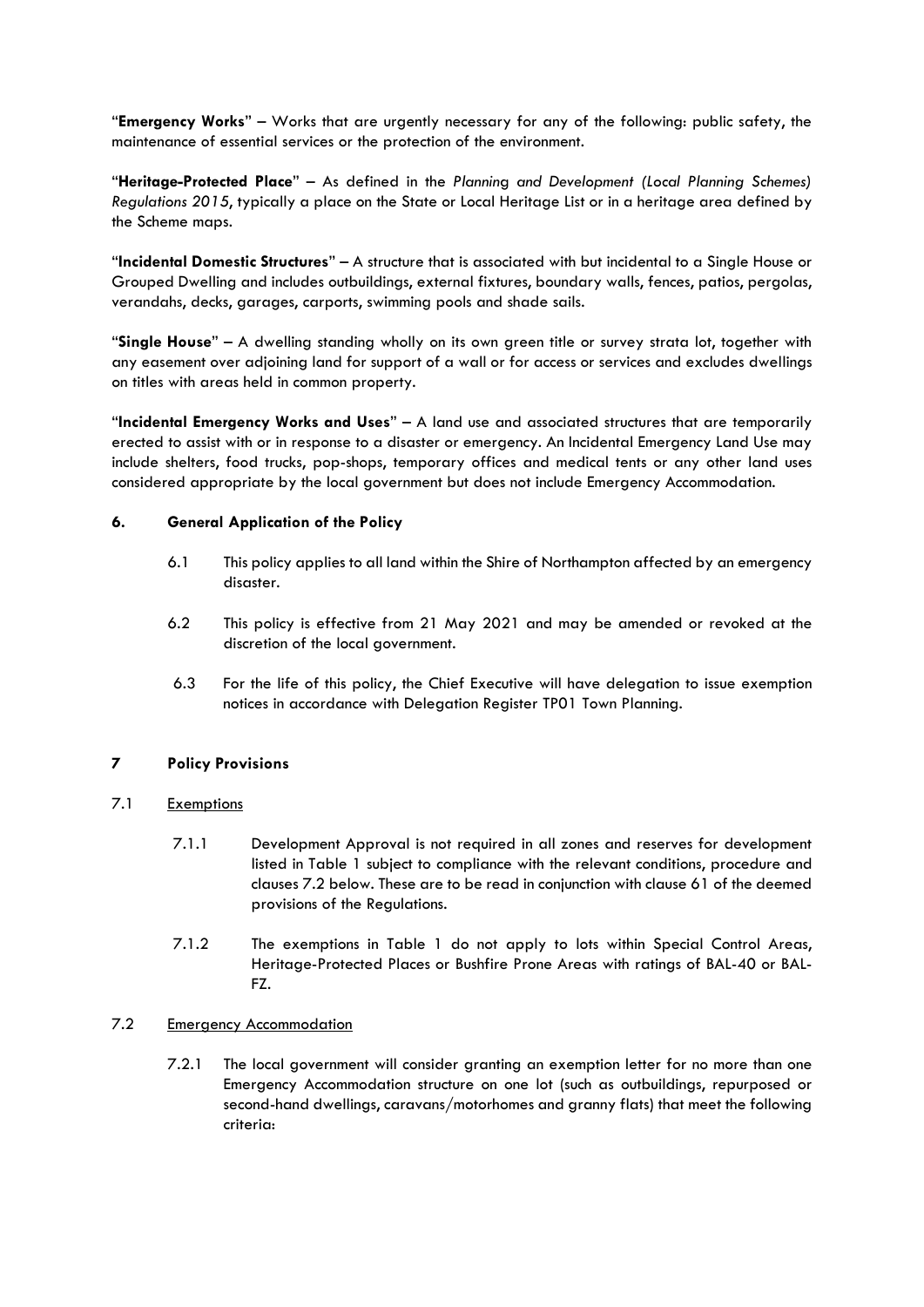- Will be removed within 12 months, or a time otherwise agreed by the local government;
- Is not obstructing an access way:
- Will have minimal impact on the amenity of adjoining properties;
- Is setback a minimum of 1.0m from the rear and side boundaries and setback from the front boundary in accordance with either the standard requirement in the Local Planning Scheme or Residential Design Codes, where it is possible to do so; and
- Will have potable water, effluent disposal system and electricity provided.
- 7.2.2 Where a proposal does not comply with clause 7.3 or a proposal under 7.5, the Shire will consider a proposal for Emergency Accommodation, as a Use Not Listed under Clause 18(4) of the Scheme and require development approval.
- 7.2.3 The local government may consider granting temporary Development Approval for more than one temporary Emergency Accommodation structure across one or more lots (such as transportable/demountable buildings and dongas) that meets the following criteria:
	- Will be removed within twelve (12) months, or a time otherwise approved by the local government;
	- Is located on land that has been identified as suitable by the Shire;
	- Is setback a minimum of 1.0m from the rear and side boundaries and setback from the front boundary in accordance with either the standard requirement in the Local Planning Scheme or Residential Design Codes, where it is possible to do so;
	- Will have minimal impact on the amenity of adjoining properties; and
	- Will have potable water, effluent disposal system and electricity provided.

# 7.3 Other/General

- 7.3.1 Land owner permission must be obtained prior to use or development of land.
- 7.3.2 There are no application fees associated with applying for a temporary Development Approval or an exemption letter.
- 7.3.3 Incidental Emergency Works and Uses and associated structures, Emergency Accommodation and Temporary Signage must cease and be removed before the expiry date specified in the exemption letter or Temporary Development Approval. If approval is sought for a longer period, then development approval is required under clause 7.4 of this policy.
- 7.3.4 Any structures or land uses specified in clause 7.6 which are not removed after the expiry date or do not obtain Development Approval following expiry of the policy, is considered to be illegal development under clause 214 of the *Planning and Development Act 2005*.
- 7.3.5 Exemption notices and temporary development approvals under this policy does not constitute approval under any other legislation, including building, health and heritage.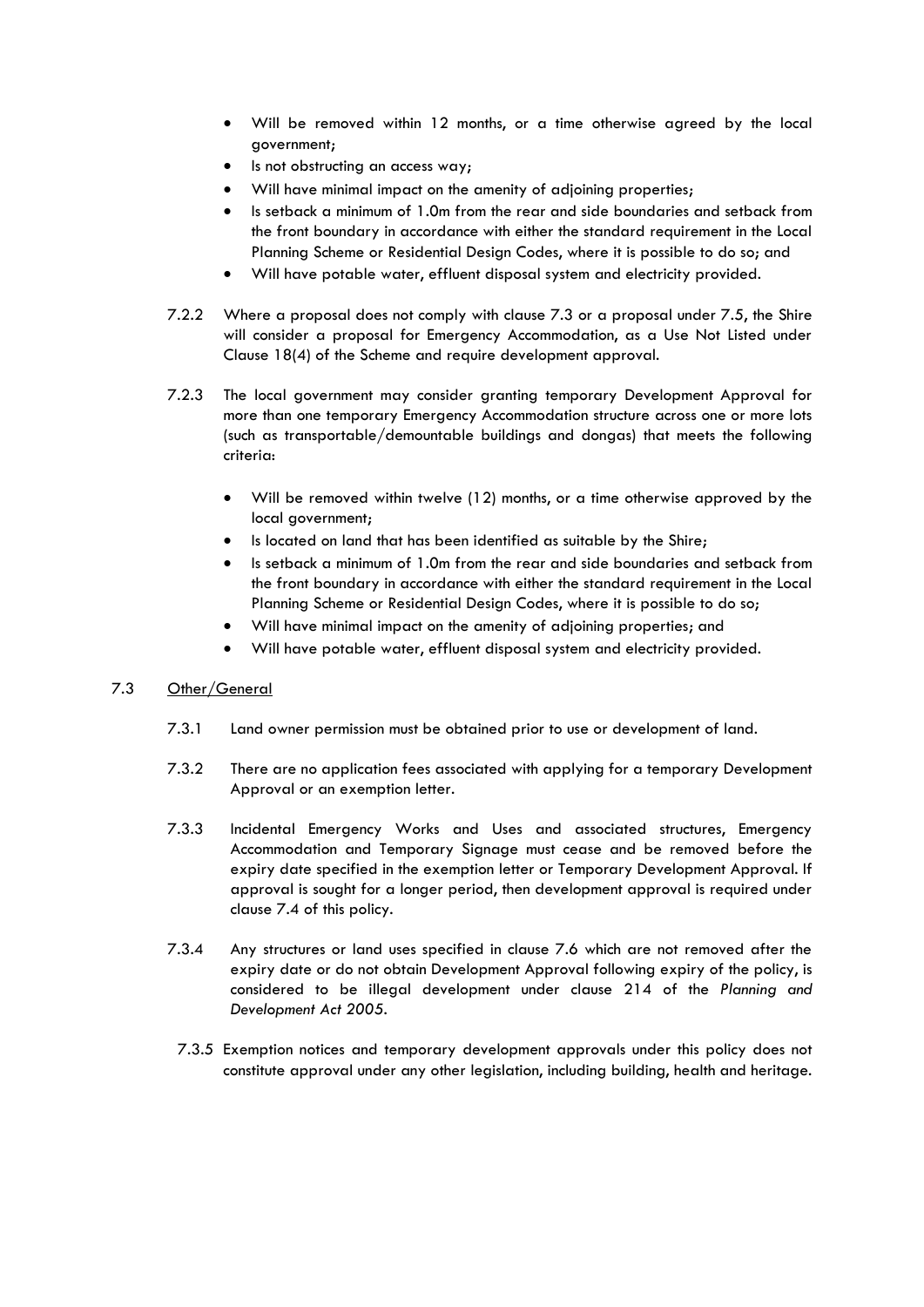# **Table 1 – Exempt Development During Disasters and Emergencies**

| <b>Type of development</b>                                                                                              | <b>Conditions</b>                                                                                                                                                              | <b>Procedure</b>                                                                                                                                                                                                                                                                                                                            |
|-------------------------------------------------------------------------------------------------------------------------|--------------------------------------------------------------------------------------------------------------------------------------------------------------------------------|---------------------------------------------------------------------------------------------------------------------------------------------------------------------------------------------------------------------------------------------------------------------------------------------------------------------------------------------|
| Demolition or removal of any building or<br>structure                                                                   | None<br>$\bullet$                                                                                                                                                              | The proponent is to notify the local<br>$\bullet$<br>government in writing within 7 days of<br>commencing works, including details of<br>proposed works, location and estimated<br>timeframe.                                                                                                                                               |
| <b>Incidental Emergency Land Uses</b>                                                                                   | buildings or structures<br>permanent<br>No.<br>$\bullet$<br>permitted; and<br>Cannot exist for longer than 12 months.<br>٠<br>Subject to clauses 7 of this policy<br>$\bullet$ | The proponent is to obtain an exemption<br>$\bullet$<br>letter from the local government, see<br>Planning Exemption Letter.                                                                                                                                                                                                                 |
| <b>Emergency Accommodation</b>                                                                                          | Subject to clauses 7.2 of this policy.<br>$\bullet$                                                                                                                            | For<br>Emergency<br>less<br>one<br>or<br>$\bullet$<br>Accommodation structure, the proponent is<br>to obtain a Planning Exemption Letter from<br>the local government.<br>than<br>more<br>For<br>Emergency<br>one<br>$\bullet$<br>Accommodation, the proponent is to obtain<br>temporary Development Approval from the<br>local government. |
| <b>Emergency Works</b>                                                                                                  | None<br>$\bullet$                                                                                                                                                              | The proponent is to notify the local<br>$\bullet$<br>government in writing prior to the<br>commencement of works.                                                                                                                                                                                                                           |
| Partial or full reconstruction of an existing<br>House<br>Residential/Special<br>Single<br>on<br>Residential zoned land | If compliant with a previous development<br>$\bullet$<br>approval; or<br>If compliant with the deemed-to-comply<br>$\bullet$<br>provisions of the Residential Design Codes.    | None, proceed to building permit stage.<br>$\bullet$                                                                                                                                                                                                                                                                                        |
| <b>Incidental Domestic Structures</b>                                                                                   | If compliant with a previous development<br>$\bullet$<br>approval; or<br>If compliant with the deemed-to-comply<br>$\bullet$<br>provisions of the Residential Design Codes;    | None, proceed to building permit stage.<br>$\bullet$                                                                                                                                                                                                                                                                                        |
| Partial or full reconstruction of an existing<br>Single House on Rural, Rural Residential/                              | If compliant with a previous development<br>approval; or                                                                                                                       | None, proceed to building permit stage.<br>$\bullet$                                                                                                                                                                                                                                                                                        |